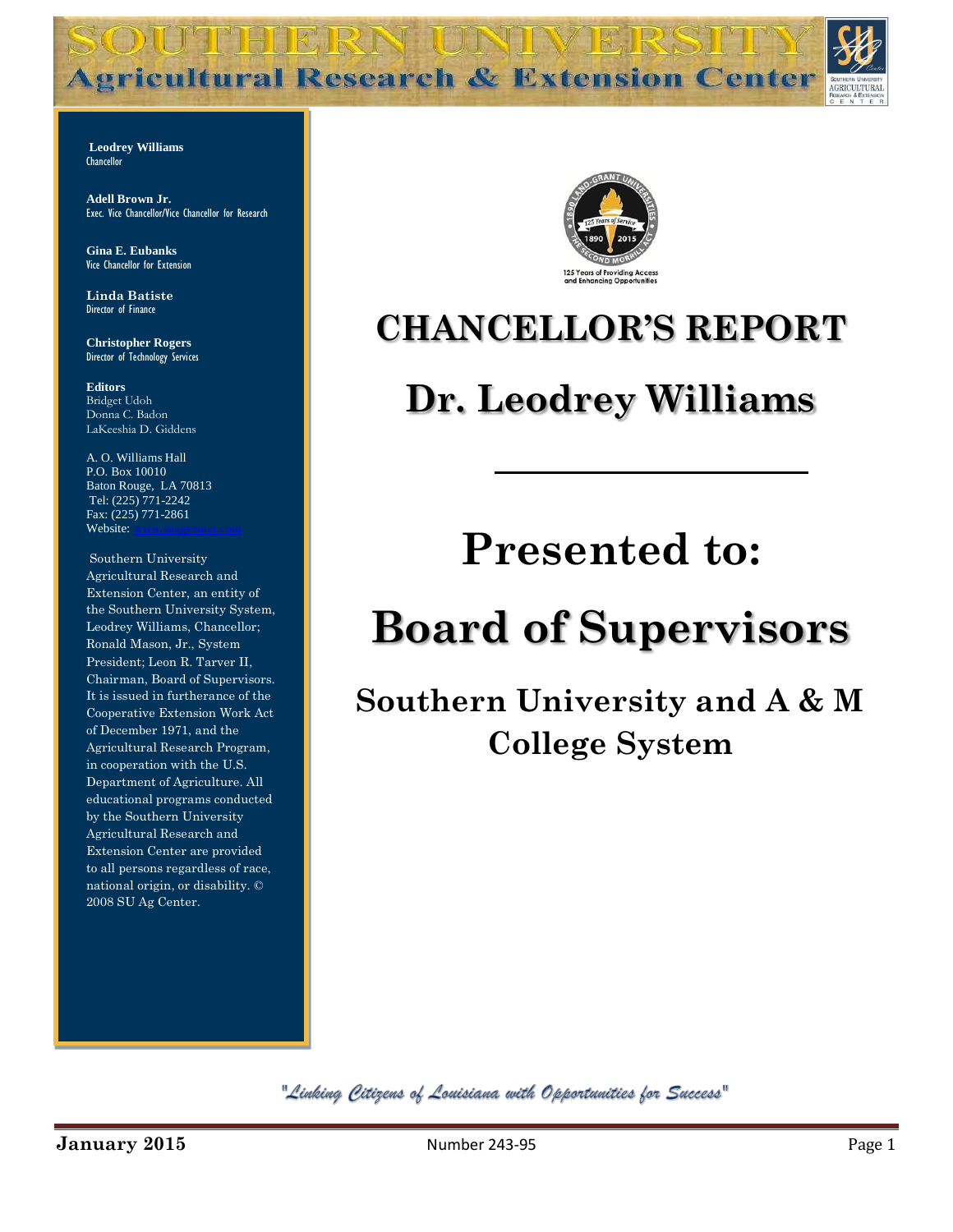#### **4-H Program to Receive \$75,200 Award from the National 4-H Council**

**SOUTHERN UNIVERSITY AGRICULTURAL** RESEARCH & EXTENSION

The Southern University Ag Center's 4-H Living Interactive Family Education (LIFE) National Mentoring Program has received an award in the

amount of \$75,200 from the National 4-H Council, funded by the Office of Juvenile Justice and Delinquency Prevention (OJJDP).

"This amount is based on your requested award amount and the projected youth reach in your submitted proposal, which Council has reviewed and recommended for funding," stated Sally Miske, National

4-H Financial Management Director, in a letter informing the Ag Center of the council's intention to fund the program.

The SU Ag Center's 4-H LIFE program seeks to rebuild broken family units who have been impacted by parental incarceration. The 4-H

National Mentoring project engages youth ages 5 to 17 in interactive family activities that include the incarcerated parent and the caregiver. The program is continuing its implementation in both East Baton Rouge and St. Landry Parishes.

For additional information about the Southern University Ag Center's 4-H LIFE program contact Tiffany Wilkerson-

Franklin, Program Coordinator, [tiffany\\_franklin@suagcenter.com](mailto:tiffany_franklin@suagcenter.com) or Milissia John-Baptiste, Program Assistant, [milissia\\_jbaptiste@suagcenter.com,](mailto:milissia_jbaptiste@suagcenter.com) at 225-771- 2242.

#### **Bright Futures Community Learning Center Starts a Fall Garden**



Students at the Bright Futures Community Learning Center in Donaldsonville, LA were eager to get started planting their fall garden. Everyone played

their part from assembling the raised beds, shoveling dirt, planting, watering the plants, hauling dirt with the wheel barrow and snapping pictures to the clean – up of the area after the activity was completed.

Despite the threats of rain, the students completed the garden and are looking forward to taking care of and harvesting it. The students and volunteers planted red cabbage, green onions, strawberries, lettuce, and other fall vegetables.



Garden participants are taught Nutrition Education by Lisa Weber and will utilize the harvest of the garden in Nutrition Education classes, as well as, for after school snacks.

The garden was facilitated by Southern University Ag

Center's Stephanie Elwood, Extension Associate in Community Gardens; Lisa Weber, Nutrition Educator and led by De'Shoin York Friendship, Nutrition Specialist. The project's start date was November 5, 2014. Other adult volunteers included Joyce Gaignard, Michael Chatman and Harold Gaignard.

Bright Futures Community Learning Center, which is run by Donna Gaignard, CEO, serves an average of 60 students who are enrolled in summer programs, after-school activities and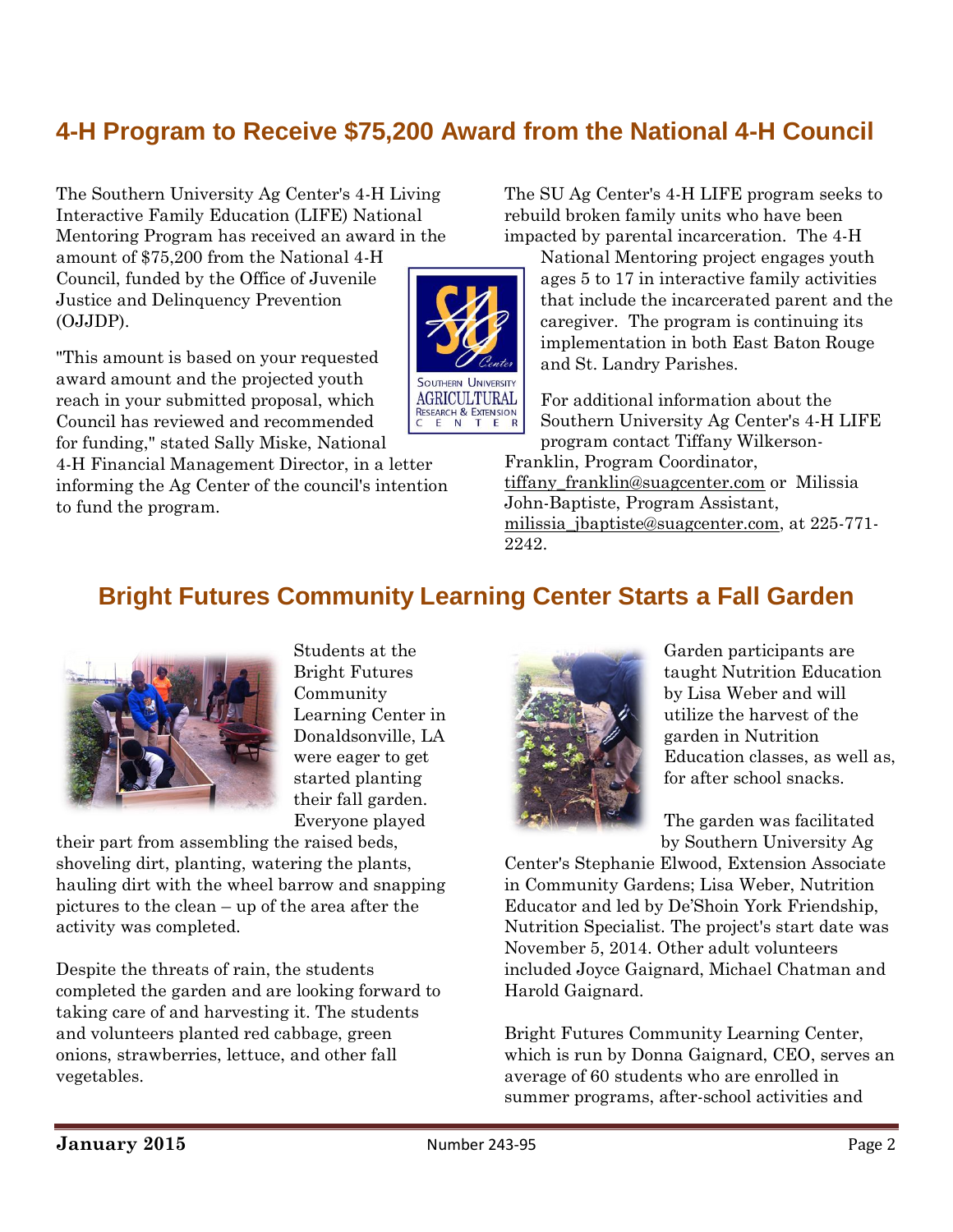#### **CoC Celebrates Great American Smokeout Day 2014**

In celebration of the November 20th Great American Smokeout (GASO) Day, Frankie Poland, Regional Coordinator of the Communities of Color Network, encouraged the owner of Club Infiniti to host a smoke-free night of entertainment. The Baton Rouge club's owner, Brenda Harris, ordinarily permits smoking inside the facility during business hours. With reservations, and additional persuasion by her band, Terrance Bowie and N'Tune, she agreed. Throughout the night the patrons were reminded of the significance of GASO



Day--*Quit for a Day. Quit for Life*. The dangers of secondhand smoke were also emphasized in a presentation made by Poland, which was very well received by the patrons that totaled over 200 during the evening. Poland handed out tee-shirts with a smoke-free message and provided informational brochures on tips for quitting, what happens when you quit and cessation resource information. Because of the success of the event, Ms. Harris is considering additional smoke free Thursday nights.

#### **Family and Consumer Services Agent Works to Help the Community**



Carol Sensley, Assistant Family and Consumer Services (FCS) Extension Agent for Calcasieu and Jefferson Davis Parishes, conducted a series of Parent Education classes at the Department of Children

and Family Services in Lake Charles, LA from November  $17 - 20$ , 2014. During the classes, participants gained knowledge in promoting a positive environment, nurturing, and the 5 C's of parenting. Sensley also facilitated a meeting on November 18, 2014 for Dana Isaac, Extension Assistant in the Office of Community and Economic Development, to speak with Lake Charles residents about the



implementation of the Building Opportunities Through Leadership Development (BOLD) project. The meeting was held at the Central Library. On November 21, 2014 Sensley presented Nutrition

Education to 432 kindergarten - 2nd graders at Ward Elementary in Jennings, LA with the use of the OrganWise Guys curriculum. The presentation, which was held during a school assembly, taught the children the importance of being healthy from the inside out. OrganWise Guys brings the body to life via organ characters who teach what it really means to be smart from the inside out.